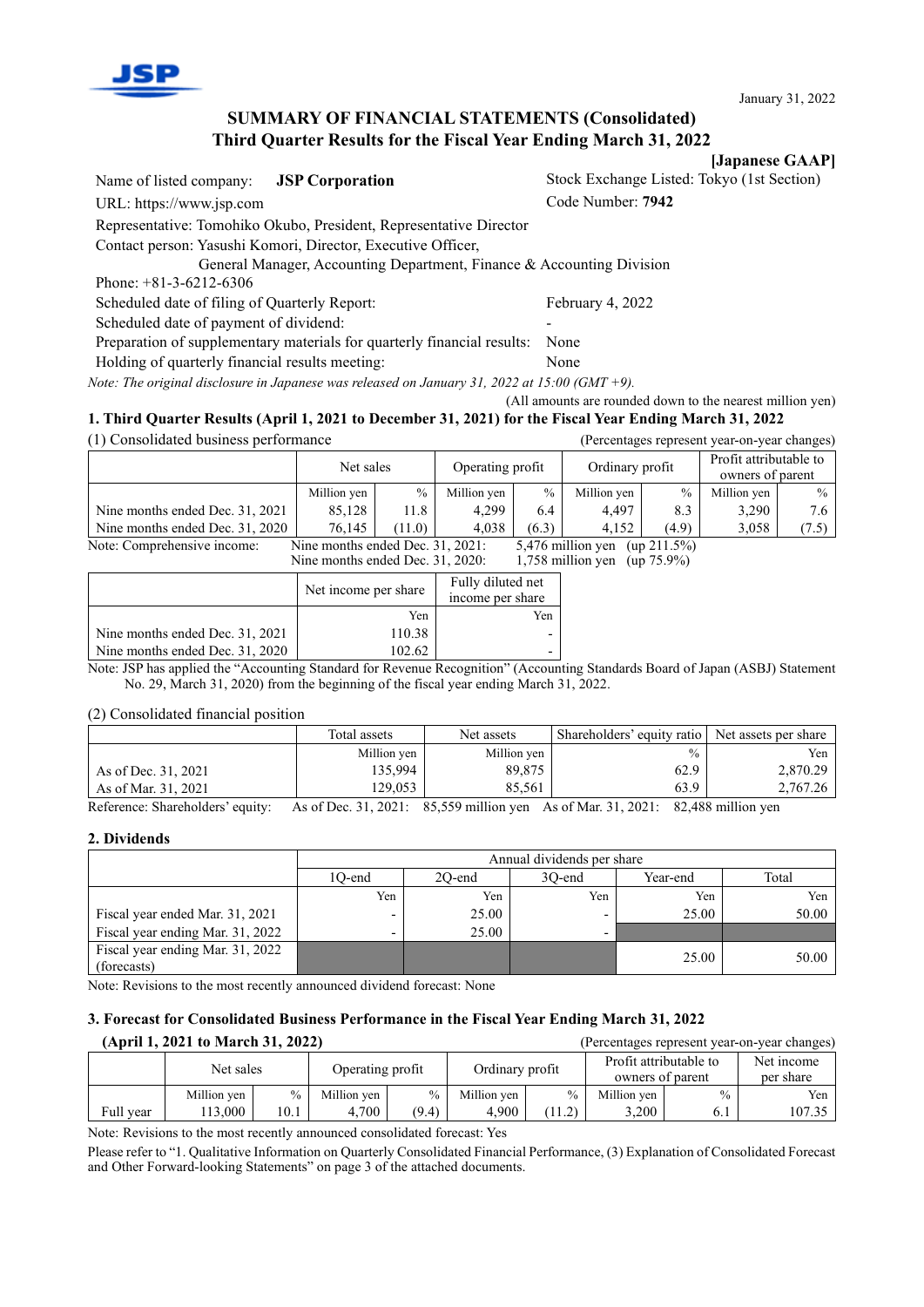#### **\* Notes**

(1) Changes in principal subsidiaries during the period (changes in specified subsidiaries resulting in changes in the scope of consolidation): None

Newly added: - Excluded: -

(2) Application of special accounting methods in the preparation of quarterly consolidated financial statements: Yes

(3) Changes in accounting policies and accounting-based estimates, and restatements

- 1) Changes in accounting policies due to revisions in accounting standards, others: Yes
- 2) Changes in accounting policies other than 1) above: None
- 3) Changes in accounting-based estimates: None
- 4) Restatements: None

(4) Number of shares outstanding (common stock)

| 1) Number of shares outstanding at the end of the period including treasury shares |                   |                                  |                   |
|------------------------------------------------------------------------------------|-------------------|----------------------------------|-------------------|
| As of Dec. 31, 2021:                                                               | 31,413,473 shares | As of Mar. 31, 2021:             | 31,413,473 shares |
| 2) Number of treasury shares at the end of the period                              |                   |                                  |                   |
| As of Dec. 31, 2021:                                                               | 1,604,976 shares  | As of Mar. 31, 2021:             | 1,604,702 shares  |
| 3) Average number of shares outstanding during the period                          |                   |                                  |                   |
| Nine months ended Dec. 31, 2021:                                                   | 29,808,612 shares | Nine months ended Dec. 31, 2020: | 29,809,064 shares |

\* The current quarterly financial report is not subject to quarterly review by certified public accountants or an auditing firm.

\* Cautionary statement with respect to forward-looking statements

Forecasts of future performance in this report are based on assumptions judged to be valid and information currently available to the Company. Actual results may differ significantly from these forecasts for a number of factors. Please refer to "1. Qualitative Information on Quarterly Consolidated Financial Performance, (3) Explanation of Consolidated Forecast and Other Forward-looking Statements" on page 3 of the attached documents for assumptions for forecasts and notes of caution for usage.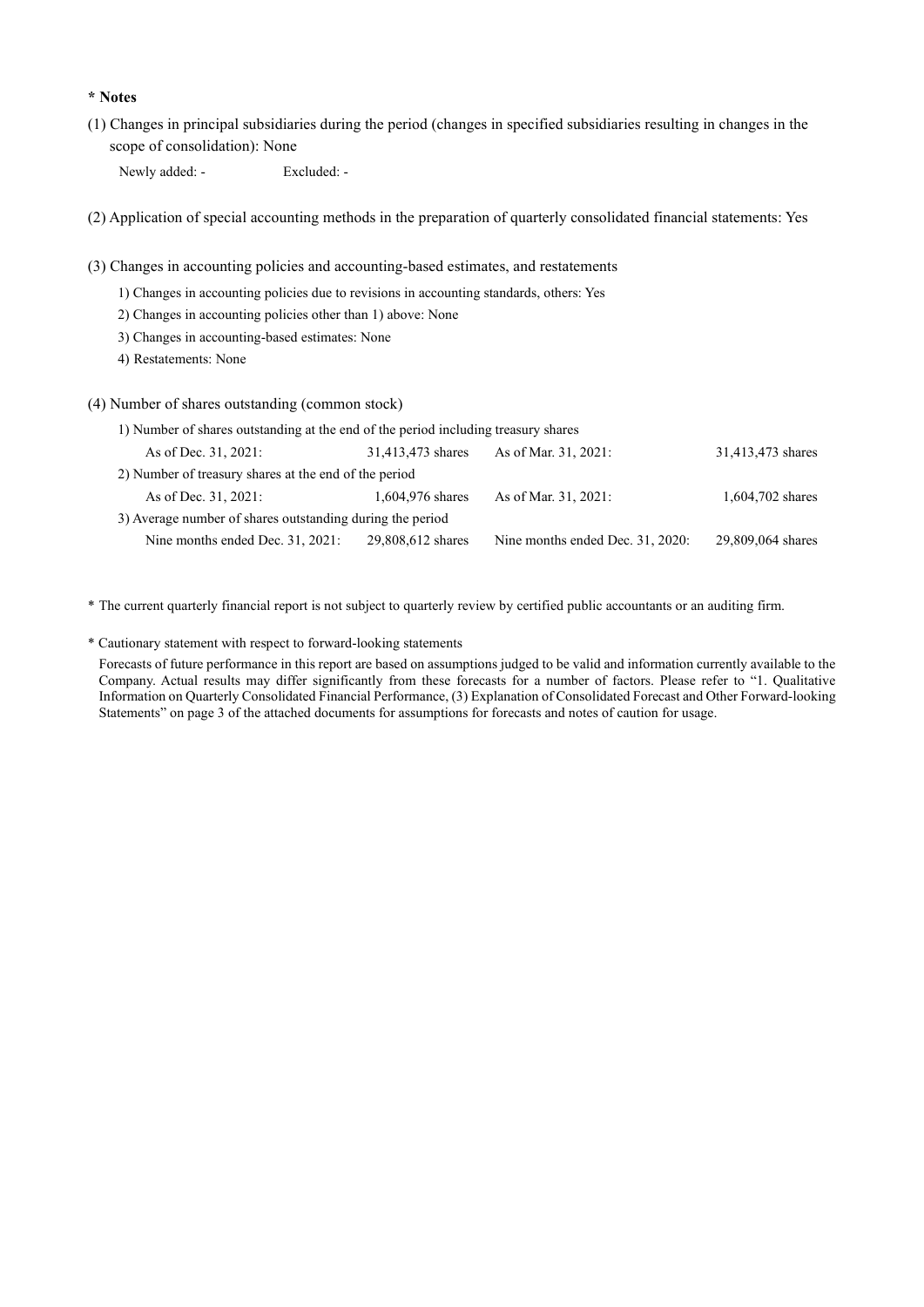## **1. Qualitative Information on Quarterly Consolidated Financial Performance**

JSP has applied the "Accounting Standard for Revenue Recognition" (ASBJ Statement No. 29, March 31, 2020) from the beginning of the first quarter of the fiscal year ending March 31, 2022.

### **(1) Explanation of Results of Operations**

The global economy recovered during the first nine months of the current fiscal year, mainly due to stronger consumer spending, as restrictions on economic activity were gradually lifted. However, the pace of the recovery was slow because of another wave of infections caused by a new coronavirus variant, shortages of semiconductors and other components, the higher cost of raw materials, and other reasons. In Japan, although restrictions on economic activity imposed by states of emergency came to an end and delays caused by supply chain problems declined, the outlook for the economy is still uncertain due to the inability to predict the end of the pandemic.

In Japan's foamed plastics industry, demand associated with spending by people staying home for safety remained firm and there was a slow recovery in overall demand, which had been declining. Despite these positive trends, market conditions are extremely difficult primarily because of the impact of the rapid increase in the cost of raw materials.

This fiscal year is the first year of the medium-term business plan, "Change for Growth." The plan has two central themes. First is to provide more value for the growth of economic value as well as of social value for solving the issues of customers and society. Second is to build a stronger foundation for our business operations. The overall objective of the plan is more growth of corporate value.

Net sales in the first nine months were higher than one year earlier mainly because of an increase in sales of products with substantial added value and revisions of prices for JSP products. The operating profit also increased from one year earlier as higher sales and other positive factors outweighed a big increase in the cost of raw materials. There was an extraordinary loss was mainly because of a fire at a consolidated subsidiary in South Korea.

Net sales in the first nine months were 85,128 million yen, up 11.8% from the same period of the previous fiscal year. Operating profit increased 6.4% to 4,299 million yen, ordinary profit increased 8.3% to 4,497 million yen and profit attributable to owners of parent increased 7.6% to 3,290 million yen.

Results by business segment were as follows.

#### **Extrusion Business**

Sales volume of STYRENPAPER (expanded polystyrene sheet used in food packaging) and other materials for household products decreased. The main reason is lower sales of materials used for food trays following a temporary rapid growth in sales one year earlier although demand remains strong as people stay at home. Sales volume of MIRABOARD a material used for advertising displays, increased. Overall, sales in this category increased, due in part to price revisions.

Sales were higher than the same period of the previous fiscal year for industrial packaging products, including MIRAMAT (expanded polyethylene sheet), which is used for industrial packaging materials and flat panel displays. The main reasons were higher sales of general-purpose products, in addition to a significant increase in sales of valueadded products.

Sales of MIRAFOAM (extruded board made of expanded polystyrene) and other construction and civil engineering materials decreased. Sales of materials for fabrication in the building construction market were about the same as one year earlier but sales of materials used for civil engineering applications were lower.

Overall segment sales increased due to higher sales of products with substantial added value and product price revisions. Earnings increased mainly because higher sales and other positive factors outweighed a sharp increase in the cost of raw materials.

As a result, sales in extrusion business increased 2.9% to 29,417 million yen and operating profit increased 9.7% to 2,406 million yen.

#### **Bead Business**

ARPRO/P-BLOCK (expanded polypropylene), which is manufactured and sold worldwide, is used in a diverse array of applications. Major uses are automotive parts such as bumper cores and seat cores, cushioning and packaging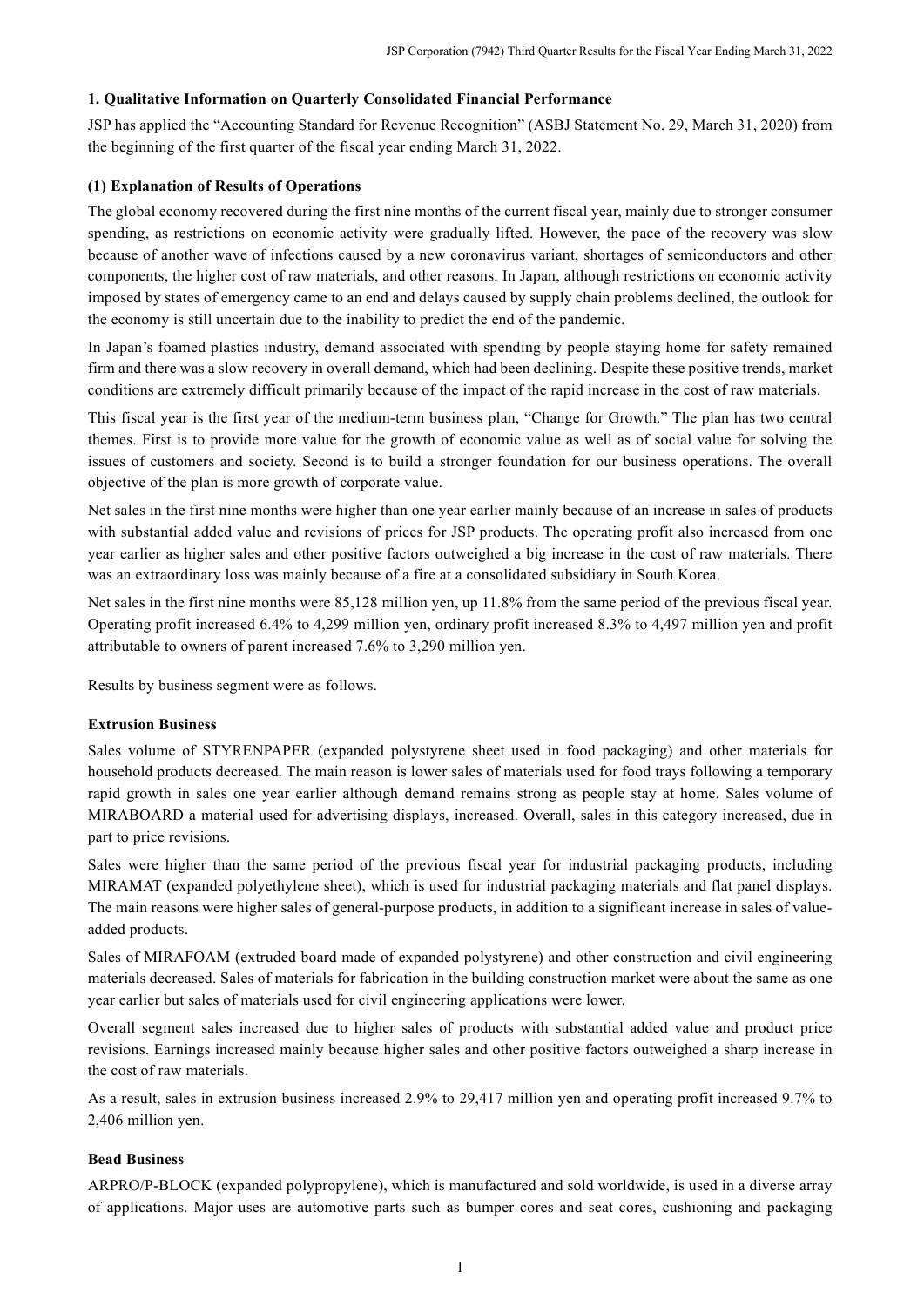materials for returnable containers for components of all types, cushioning and packaging materials, insulation and cushioning materials for housing facilities, and impact protection materials for athletic fields. Sales of ARPRO/P-BLOCK and other high-performance products were affected by restrictions on economic activity in response to another wave of COVID-19 infections and shortages of semiconductors and other components. But monetary sales and sales volume were higher than one year earlier because of the gradual recovery in the demand for JSP highperformance products and the increasing number of new automotive component applications. In Japan, sales in the automobile sector increased. In North America, sales are slowly increasing as operations are affected by the lower output of automakers. In South America, sales increased in the automobile sector. In Europe, there were strong sales in the automobile sector and other market sectors. In Asia, sales in the cushioning and packaging materials sector increased in China and Taiwan.

The sales volume of expandable polystyrene bead products, chiefly STYRODIA, was about the same as one year earlier mainly because of firm demand for these products in the fisheries and agriculture sectors. Although sales increased, mainly due to price revisions, more actions will be needed to respond to the significant increase in the cost of raw materials.

Sales of FOAMCORE (a hybrid molded product), which is used as a material for prefabricated bathroom unit ceilings and marine floats, increased mainly due to a recovery in demand.

Overall segment sales increased because of a recovery in demand in the automobile and other sectors. Earnings decreased as the benefits of price revisions were offset by the higher cost of raw materials.

As a result, sales in bead business increased 16.1% to 50,911 million yen and operating profit decreased 2.0% to 2,496 million yen.

#### **Other**

Sales of general packaging materials increased in Japan as sales in the automotive parts transportation and other market sectors recovered. In China, strong demand for packaging materials for many types of components resulted in higher sales.

As a result, sales in the other segment increased 29.7% to 4,799 million yen and operating profit increased 201.0% to 151 million yen.

#### **(2) Financial Position**

Total assets as of December 31, 2021 were 135,994 million yen, up 6,940 million yen from March 31, 2021. Current assets increased 7,194 million yen to 69,651 million yen mainly due to increases in notes and accounts receivabletrade of 3,484 million yen, electronically recorded monetary claims-operating of 1,452 million yen and raw materials and supplies of 1,753 million yen. Non-current assets decreased 254 million yen to 66,343 million yen.

Total liabilities as of December 31, 2021 were 46,118 million yen, up 2,626 million yen from March 31, 2021. Current liabilities increased 4,370 million yen to 35,646 million yen mainly due to increases in notes and accounts payabletrade of 2,963 million yen and short-term borrowings of 1,155 million yen. Non-current liabilities decreased 1,743 million yen to 10,472 million yen mainly due to a decrease in long-term borrowings of 1,440 million yen.

As a result, net assets totaled 89,875 million yen and the shareholders' equity ratio decreased 1.0 percentage point to 62.9%.

A summary of cash flows and major components are as follows.

Net cash provided by operating activities totaled 3,694 million yen, a decrease of 5,263 million yen from the same period of the previous fiscal year. Inflows included 4,261 million yen from profit before income taxes, 5,055 million yen from depreciation and an increase of 3,295 million yen in trade payables. Outflows included increases in trade receivables of 4,090 million yen and inventories of 2,624 million yen and income taxes paid of 1,810 million yen.

Net cash used in investing activities totaled 3,681 million yen, a decrease of 487 million yen from the same period of the previous fiscal year. This included an outflow of 3,415 million yen for the purchase of non-current assets.

Net cash used in financing activities totaled 2,255 million yen, an increase of 480 million yen from the same period of the previous fiscal year. Inflows included a net increase in short-term borrowings of 1,051 million yen and proceeds